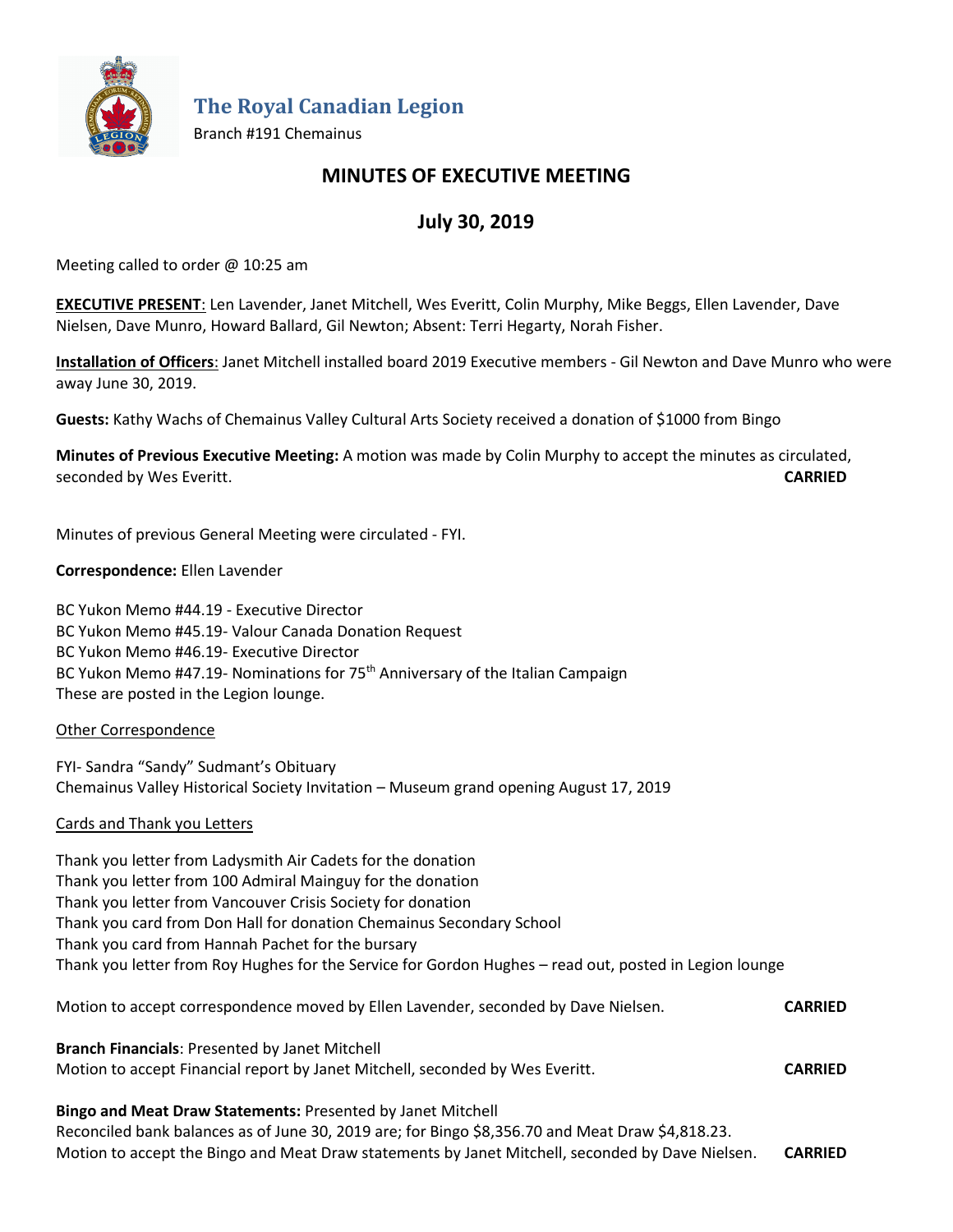Complete statements are available upon request.

#### **Donations**: None

#### **COMMITTEE REPORTS**

**Membership** read by Ellen Lavender for Terri Hegarty presenting the following applications for membership:

| <b>New Members</b> | Jackie Allen          | Associate |
|--------------------|-----------------------|-----------|
|                    | <b>Trevor Lawless</b> | Ordinary  |
|                    | Amanda Blenderman     | Associate |
|                    | Christina Goodbie     | Associate |
|                    | Steve Smith           | Ordinary  |
|                    | Carl Wright           | Associate |
|                    | Mary Robinson         | Associate |
| Transfer           | <b>Michel Charron</b> | Affiliate |

A motion was made by Ellen Lavender to accept these applications for approval at next General Meeting September 29, 2019, seconded by Mike Beggs. **CARRIED**

**PRO**: Colin Murphy – Joanne Hogan advised him the Vancouver Island Crisis Society posted a picture of the Society receiving their donation from the Legion in their recent paper publication.

**Sick & Visiting**: Diane Murphy – Flowers were delivered to Marjorie Brady.

**Youth & Sports**: No Report

**Service Officer**: Mike Beggs – We have two electric scooters and one walker stored in the bunker for use.

**Poppy**: Janet Mitchell – Poppy order is in, wreaths and regalia. Preparations have started on the Poppy campaign.

**Bar**: Howard Bullard – Howard has been actively learning his new duties as Bar Manager. Howard and Helen Fowler have obtained their Serve It Right Certificates and are training as Bartender Volunteers. Colin Murphy mentioned he will leave his Karaoke setup for August, as a trial period, and make it available from 6 – 9 Saturdays.

**House**: Gil Newton – The heat pumps are installed in the Lounge and gradually changing the towel and soap dispensers, as required. Mike Beggs advised he and Georgina Lorette are organizing and identifying keys in the safe room, as well as, making a list of who has keys. Wes Everitt mentioned the tap in front of the building needs attention for those who water the flowers, Gil will take care of this.

**Zone Report**: Wes Everitt – No report.

**Honours and Awards**: Wes Everitt –Wes and Len Lavender presented Verla Blogg a Certificate of Merit Award, for her work with the band and Bingo, at her band practice.

**Sgt-at-Arms:** Dave Nielsen – Dave has five members for the Color Party to march in the Ladysmith Parade next week. He has discussed with Terri Hegarty regarding doing more formal initiations for new members, they will discuss it further.